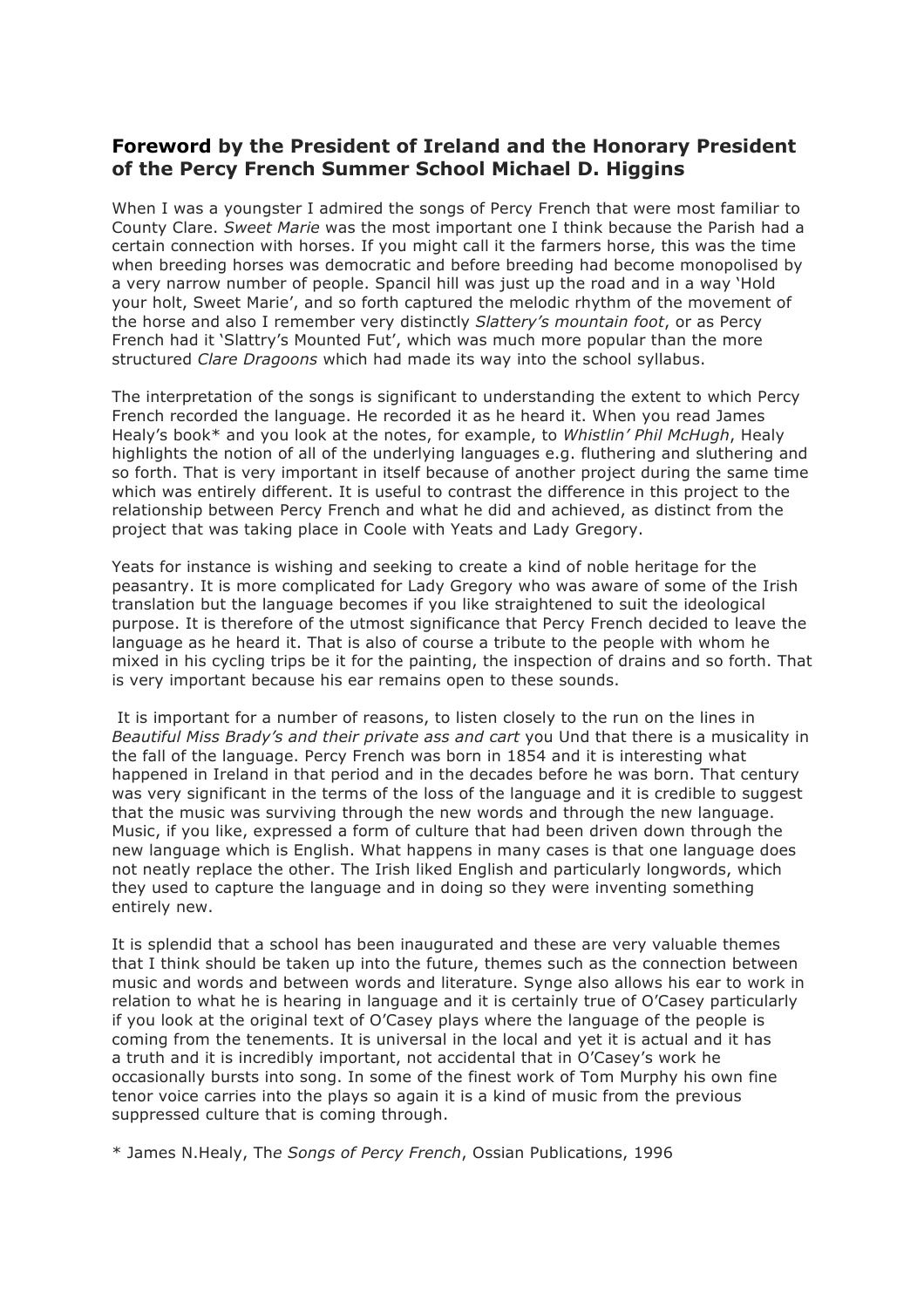It is a great tribute to Percy French that he had that intelligence to be able to relate to the musicality in the language around him. There was not of course any simple division in Ireland between land holding landlords and landless tenants. This was and is a complete fiction. There were as many distinctions between labourers who had nothing at all, who are most of the people that died in the famine, and those who had plots of land and were able to survive the famine. The poor law of course which comes in around French's time, he was born after the famine, but of course clearances had started long before the famine and the famine is just a development of it, but it completely eliminates the agricultural labourers and those who were without a plot.

Consolidation was in fact in progress before the famine and property ownership became a new reality which the song *The beautiful Miss Brady's in their private ass and cart* tells us. Another example is *McBreen*, who had two daughters decides to settle the barter in terms of heifers. Now when you look upon that and ask what is Percy French writing about here? In the 1870's he is writing about the circumstances that will create the land war (1879–1882). An interesting side to this is the fact that not only had agricultural labourers been cleared away but people had begun to own property so survivors now consolidated themselves. People have gone to America– Th*e Emigrant's Letter*–had taken his pen in my hand and so forth and remittances have started coming back. The remittances will build and clear the debts of the shop keepers, they will build churches, buy stock and so forth. So Percy French is writing about a property class on the land who as he says will have their own private ass and cart. He also has written a number of songs about motoring cars so you could say in a way he saw what was beneath the layers of pretension.

In this period as well I think Percy French had a kind of a mocking look at a new group that was arriving between 1896 and 1905 after significant changes through the Land Acts. That is why you get references to heifers and geese and so forth. I make all of this to say that French is writing not out of a bogus fictional classless society or that idealist version of the peasantry that Yeats had. He is writing out of the mixture of the whole thing and that is to his great credit. This could be explained by his Bohemian existence as there isn't any evidence that he ever drank excessively or smoked. There is this great freedom of the spirit in the image of him carrying his easel with him and his use of his years in Trinity College which would have been far more useful to someone with a business acumen. So when he emerges from Trinity after eight years, he has written *Abdul Abulbul Ameer* which is quite wonderful and his use of long word in this comic ballad, which occur again and again shows a degree of sobriety as well as an escape into a deterioration of the whole thing. This also shows his quality as a performer. He had this mixture of talents, and future schools should look at this in relation to the extraordinary contribution of one person who was all these different things–poet, singer, troubadour, musician, painter, essayist, writer and so on. His beautiful watercolours, one I remember in particular when I saw it first, is the view of New York from the Hudson. These watercolours, with the light breaking through the sky are of empty landscapes, landscapes that aren't peopled, a landscape that is constantly renewing itself are wonderful. Some people I think wrote wrongly of the fact that many of them looked the same but of course that is a very uninformed view as the changes in the light are important. He is one of the first great celebrators of the light and people have acknowledged that as the most significant aspect of his paintings. The paintings are very, very extraordinary beautiful. I think last time one went for sale at Whyte's it was for €44,000.

I think in wishing this school well into the future, that one should bring, what Richard Sinnott calls 'the hidden injuries of class' to the fore. There is this incredible need to draw if you like all of those forgotten people of history in to the text of our consciousness.